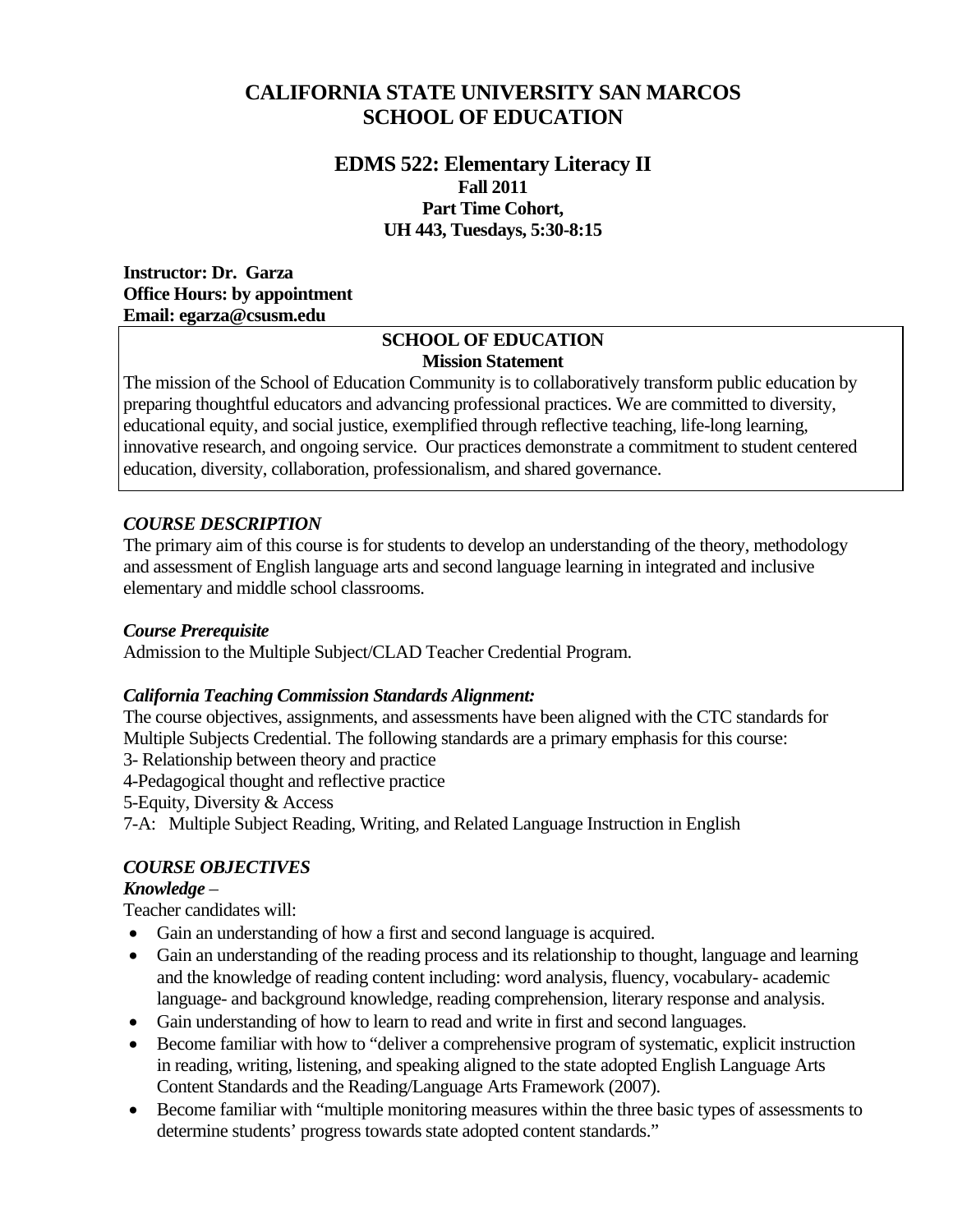Become familiar with "differentiated reading instruction and interventions to meet the needs of the *full range of learners (including struggling readers, students with special needs, English learners, speakers of non-standard English, and advanced learners)* who have varied reading levels and language backgrounds."

### *Skills* –

Teacher candidates will:

- Become sensitive observers of children's language using behaviors.
- "Demonstrate knowledge and ability to utilize multiple monitoring measures within the three basic types of assessments to determine students' progress towards state adopted content standards: entry level assessment for instructional planning, monitoring student progress, post test or summative assessment."
- "Be able to analyze and interpret results [of children's reading and writing behaviors] to plan effective and differentiated instruction and interventions."
- "Demonstrate knowledge of components of effective instructional delivery in reading, writing and listening and speaking."
- Develop the ability to select appropriate materials and instructional strategies to meet the individual needs of students and use "State Board of Education (SBE)-adopted core instructional materials for both instruction and intervention."
- Develop the ability to differentiate literacy instruction in order to provide Universal Access.
- Learn how to organize the classroom for teaching reading and writing to the *full range of learners (including struggling readers, students with special needs, English learners, speakers of non-standard English, and advanced learners)* who have varied reading levels and language backgrounds

### *Attitudes and Values* –

Teacher candidates will:

- Develop an appreciation for the natural language abilities children possess for processing and producing print.
- To appreciate the need and value of integrating reading writing into all curricular areas
- Affirm the importance of a rich environment for an effective language arts program.
- Develop a sensitivity to and appreciation for culturally and linguistically diverse learners.
- Develop a sensitivity to and appreciation for the importance of reading and writing for students' own personal and professional growth.
- Develop a respect for each student, his/her abilities and background and the student's right to instruction that meets his/her individual needs.
- (2007). *Reading/ Language Arts Framework for California Public Schools*. California Department of Education, Sacramento.

# *INFUSED COMPETENCIES*

# *Authorization to Teach English Learners*

This credential program was specifically designed to prepare teachers for the diversity of languages often encountered in California public school classrooms. The authorization to teach English learners is met through the infusion of content and experiences within the credential program, as well as additional coursework. Students successfully completing this program receive a credential with authorization to teach English learners. *(Approved by CCTC in SB 2042, Program Standards, August, '02.)* 

# *Special Education*

Consistent with the intent to offer a seamless teaching credential in the School of Education, this course demonstrates the collaborative infusion of special education competencies reflecting inclusive educational practices.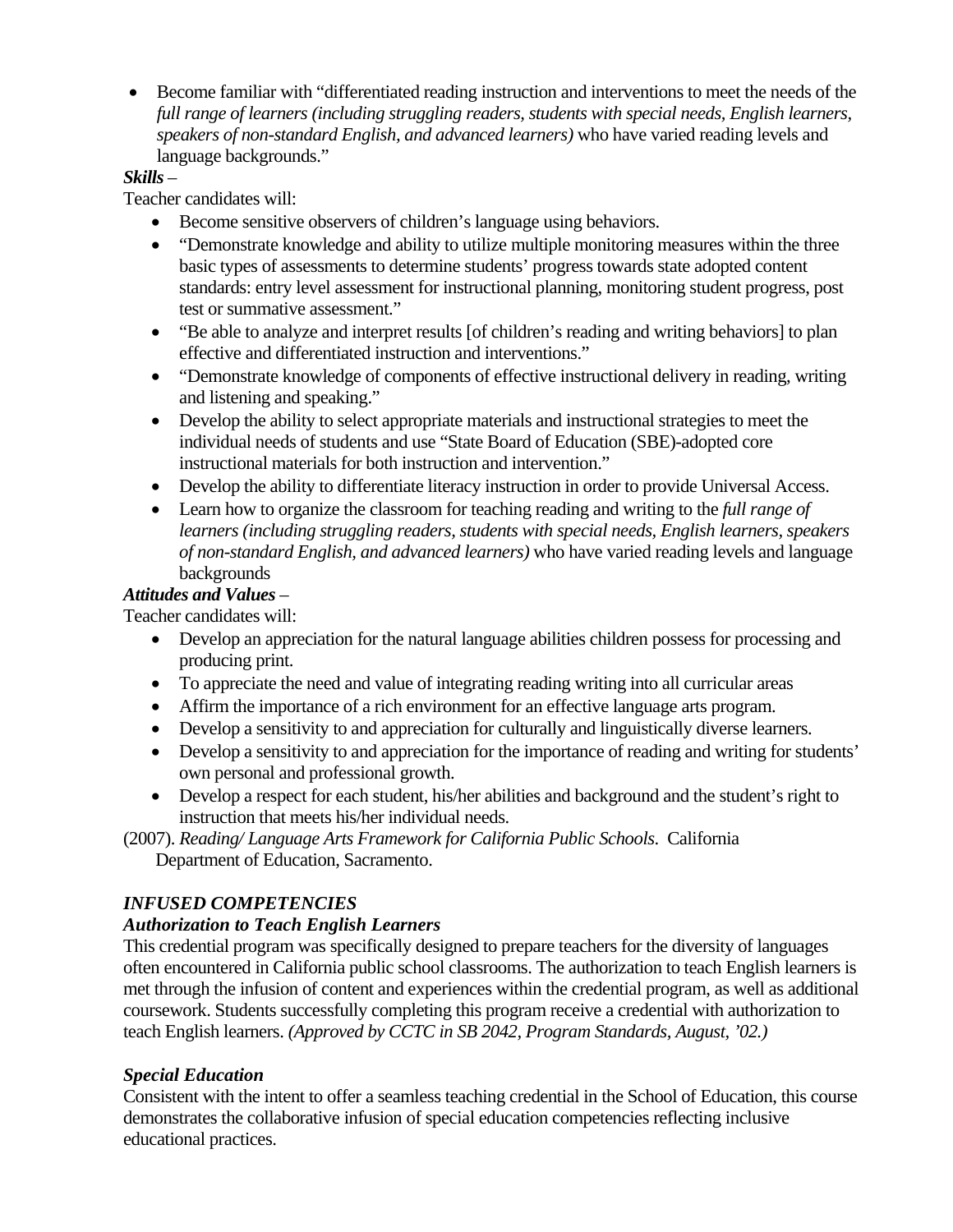#### *Technology*

This course infuses technology competencies to prepare candidates to use technology, emphasizing use in both teaching practice and student learning.

#### *All University Writing Requirement*

Writing requirements for this class will be met as described in the assignments. Every course at the university, including this one, must have a writing requirement of at least 2500 words.

### *STUDENT LEARNING OUTCOMES*

#### *Teacher Performance Expectation (TPE) Competencies*

Teacher Performance Expectations are standards for student teachers. This course is designed to help teachers seeking the Multiple Subjects Credential to develop the skills, knowledge, and attitudes necessary to assist schools and districts implement effective programs for all students. The successful candidate will be able to merge theory and practice in order to realize a comprehensive and extensive educational program for all students.

### *California Teacher Performance Assessment (CalTPA)*

Beginning July 1, 2008, all California credential candidates must successfully complete a stateapproved system of teacher performance assessment (TPA), to be embedded in the credential program of preparation. At CSUSM, this assessment system is called the "CalTPA" or TPA. To assist your successful completion of the TPA, a series of informational seminars are offered over the course of the program. TPA related questions and logistical concerns are to be addressed during seminars. Your attendance to TPA seminars will greatly contribute to your success on the assessment. Additionally, SOE classes use common pedagogical language, lesson plans (lesson designs), and unit plans (unit designs) in order to support and ensure your success on the TPA, and, more importantly, in your credential program. The CalTPA Candidate Handbook, TPA seminar schedule, and other TPA support materials can be found on the SOE website provided at the website provided: http://www.csusm.edu/education/CalTPA/ProgramMaterialsTPA.html

### *UNIVERSITY REQUIRMENTS*

### *Students with Disabilities Requiring Reasonable Accommodations*

Students with disabilities requiring reasonable accommodations must be approved for services by providing appropriate and recent documentation to the Office of Disabled Student Services (DSS). The office is located in Craven Hall 4300, and can be contacted by phone at 750.4905 or TTY 760.750.4909. Students authorized by DSS to receive reasonable accommodations should meet with their instructor during office hours or, to ensure confidentiality, in a more private setting.

### *CSUSM Academic Honesty Policy*

"Students will be expected to adhere to standards of academic honesty and integrity, as outlined in the Student Academic Honesty Policy. All written work and oral presentation assignments must be original work. All ideas or materials borrowed from other sources must have appropriate references to the original sources. Any quoted material should give credit to the source and be punctuated with quotation marks. Students are responsible for honest completion of their work including examinations. There will be no tolerance for infractions. If you believe there has been an infraction by someone in the class, please bring it to the instructor's attention. The instructor reserves the right to discipline any student for academic dishonesty in accordance with the general rules and regulations of the university. Disciplinary action may include the lowering of grades and/or the assignment of a failing grade for an exam, assignment, or the class as a whole." Incidents of Academic Dishonesty will be reported to the Dean of Students. Sanctions at the University level may include suspension or expulsion.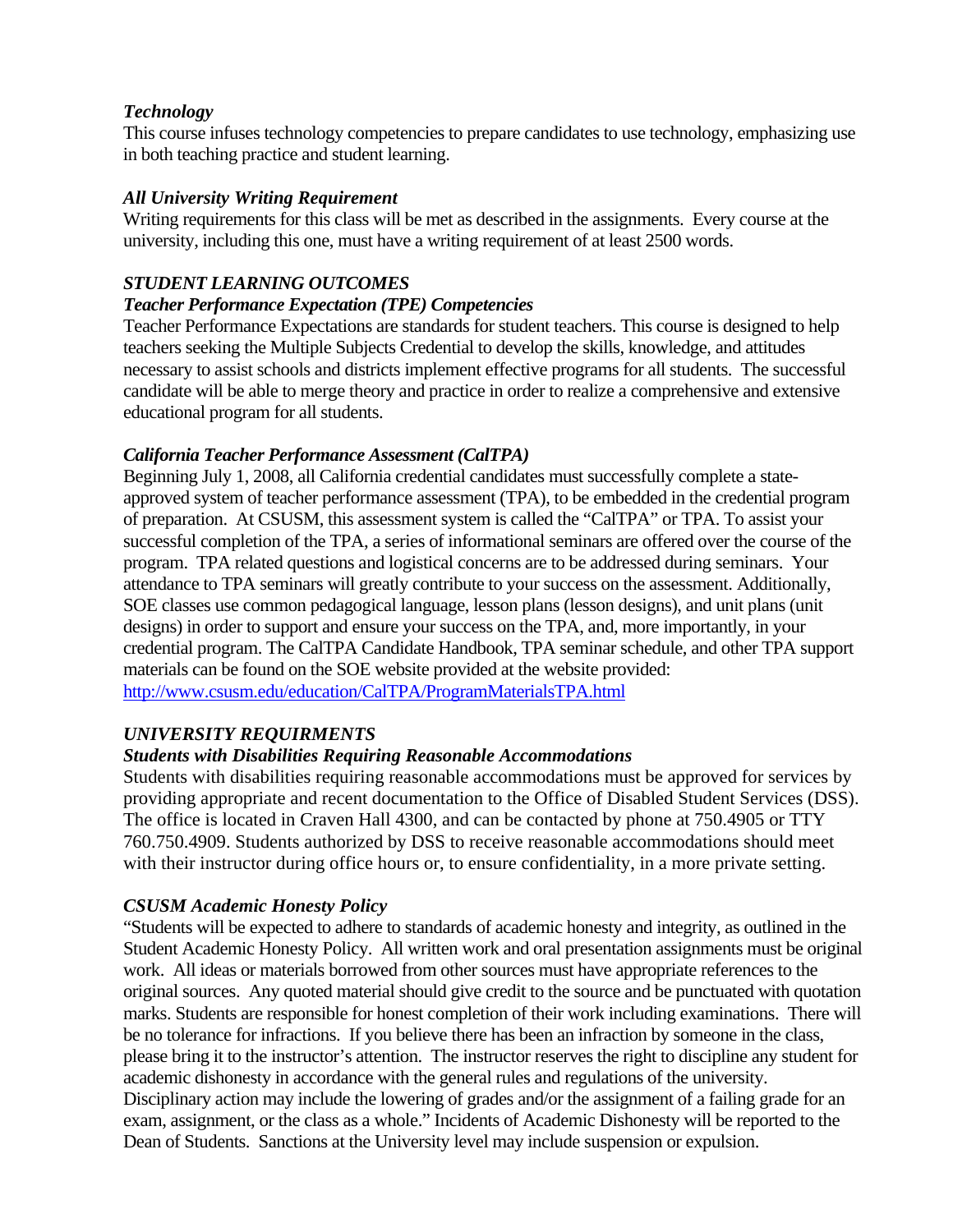### *Plagiarism*

As an educator, it is expected that each student will do his/her own work, and contribute equally to group projects and processes. Plagiarism or cheating is unacceptable under any circumstances. If you are in doubt about whether your work is paraphrased or plagiarized see the Plagiarism Prevention for Students website http://library.csusm.edu/plagiarism/index.html. If there are questions about academic honesty, please consult the University catalog.

# *COURSE REQUIREMENTS*

### *Grading Standards (Points)*

In order to earn a teaching credential from the state of California, you must maintain a B average (3.0 GPA) and cannot receive below a C+ in any course in your teacher education program.

| A  | 93-100 |           |       | $C+$         | 77-79 |
|----|--------|-----------|-------|--------------|-------|
|    |        | $B+$      | 87-89 |              |       |
|    |        |           |       | C            | 73-76 |
| A- | 90-92  | B         | 83-86 |              |       |
|    |        |           |       | $\mathbf{C}$ | 70-72 |
|    |        | <b>B-</b> | 80-82 |              |       |

### *School of Education Attendance Policy*

Due to the dynamic and interactive nature of courses in the School of Education, all students are expected to attend all classes and participate actively. At a minimum, students must attend more than 80% of class time, or s/he may not receive a passing grade for the course at the discretion of the instructor. Individual instructors may adopt more stringent attendance requirements. *(Adopted by the SOE Governance Community, December, 1997).* Should a student have extenuating circumstances, s/he should contact the instructor as soon as possible. *Students missing more than two class sessions will not earn a passing grade*. Illness and emergencies are considered on a case-by-case basis. However, notifying the instructor does not excuse students from assignments nor the attendance policy.

In this section of 522, the instructor has adopted this additional policy: If you miss two class sessions, you cannot receive a grade of A or A-; if you miss 3 class sessions, you cannot receive a B+ or B.

# *Required Texts:*

**Gail Tompkins.** (2010). *Literacy for the 21<sup>st</sup> Century: A Balanced Approach* ( $5^{\text{th}}$  Edition) ISBN: 9780135028926

• Jerry L. Johns (2008 or any recent edition). *Basic Reading Inventory* ISBN: 9780757551277 for the 10<sup>th</sup> Edition

 ISBN: 9780439280389 (\$ 30 new) Ruth Culham, (2003) *6+1 Traits of Writing: Grades 3 and Up*.

• Zarrillo, James. (2010) Ready for Revised RICA: A Test Prep Guide ( $3<sup>rd</sup>$  Edition) ISBN: 9780137008681 (\$ 30 new)

# *Optional Texts:*

Richard L. Allington. (2009). What Really Matters in Fluency: Research Based Practices across the Curriculum www.allynbaconmerrill.com ISBN-13: 978-0-205-57058-4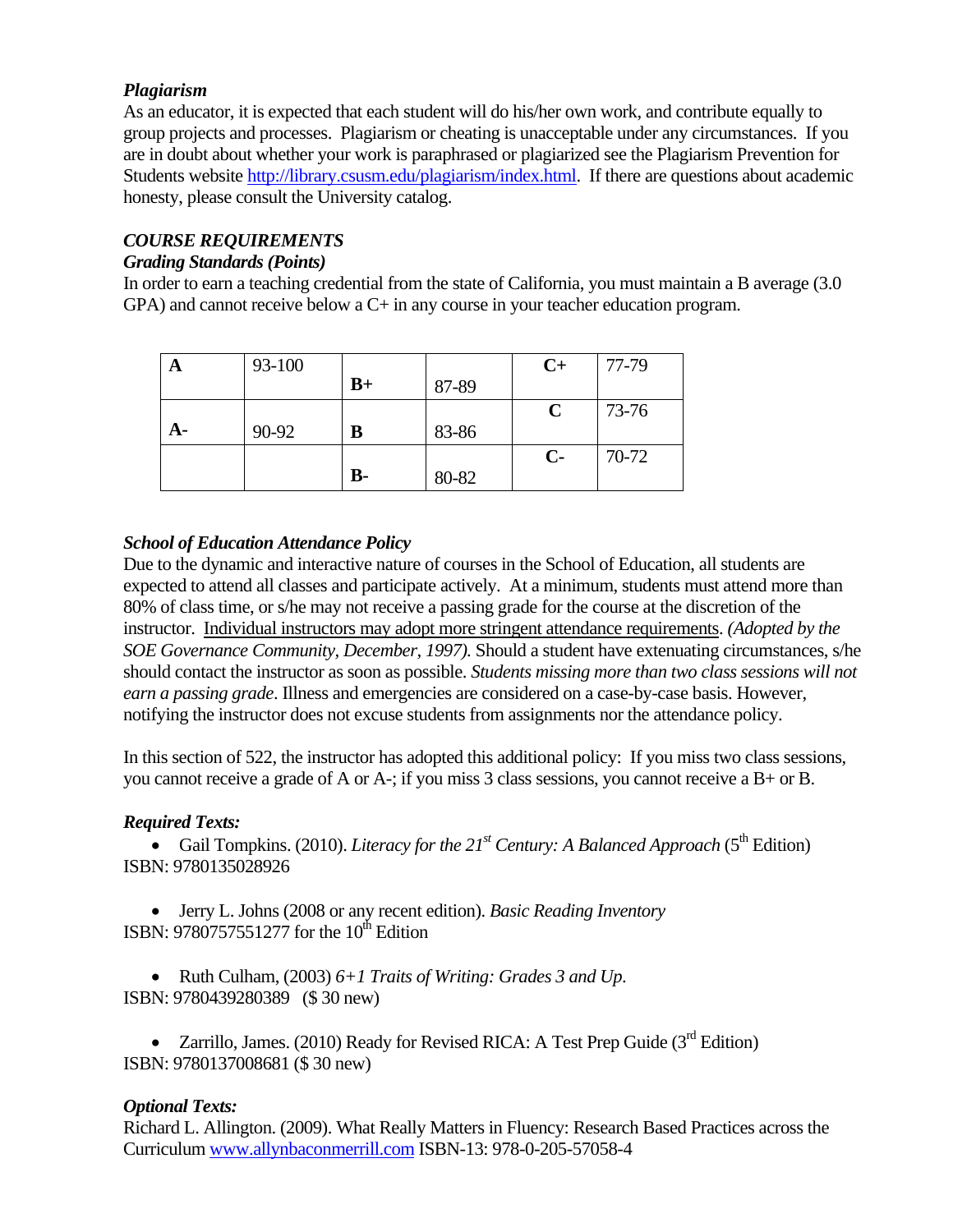#### *COURSE ASSIGNMENTS*

Students are expected to demonstrate competency in the use of various forms of technology and keep a digital copy of all assignments. NOTE: This fall 2011, EDMS 522 is a hybrid class, which means one or more class sessions will be conducted on-line. It is your responsibility to complete the work assigned for a given class session. You will be graded for the content and participation in these required activities.

Students are expected to complete assigned readings *prior* to the class sessions to which the readings are related in preparation for class activities. Refer to the handout on reading assignments distributed by the instructor for the specific information about the readings for each class session.

It is expected that work will be proofread and edit word-processed assignments prior to submission. All citations, where appropriate, use American Psychological Association (APA) format. In addition, it is expected that assignments will be turned in on time. Please discuss individual issues with the instructor (prior to due date). Points will be deducted if assignments are submitted late (10% penalty per day late; no credit will be awarded if the assignment is one week late). Assignments that are turned in a week late will be given a grade of zero.

| <b>Assignment</b>                                 | <b>Points</b><br><b>Possible</b> |
|---------------------------------------------------|----------------------------------|
| Online session activities                         | 15                               |
| <b>Field Observations</b>                         | 10                               |
| Writing Strategy Paper and Demonstration          | 20                               |
| Literacy Lesson Plan Focus: content area literacy | 20                               |
| Literature Circle                                 | 15                               |
| <b>Literacy Case Study</b>                        | 20                               |
| <b>Total Points</b>                               | 100                              |

# *Descriptions of Assignments*

### ONLINE SESSION ACTIVITIES

Teacher Candidates (TCs) complete activities online during online class session, the dates of which are indicated in the course schedule. Completing the online activities in their entirety and submitting them by the due date fulfills the attendance requirement for the session. Failure to complete online activities in their entirety by the due date counts as an absence for one session. In addition, the work is evaluated for quality based on the extent to which the requirements for each activity were met.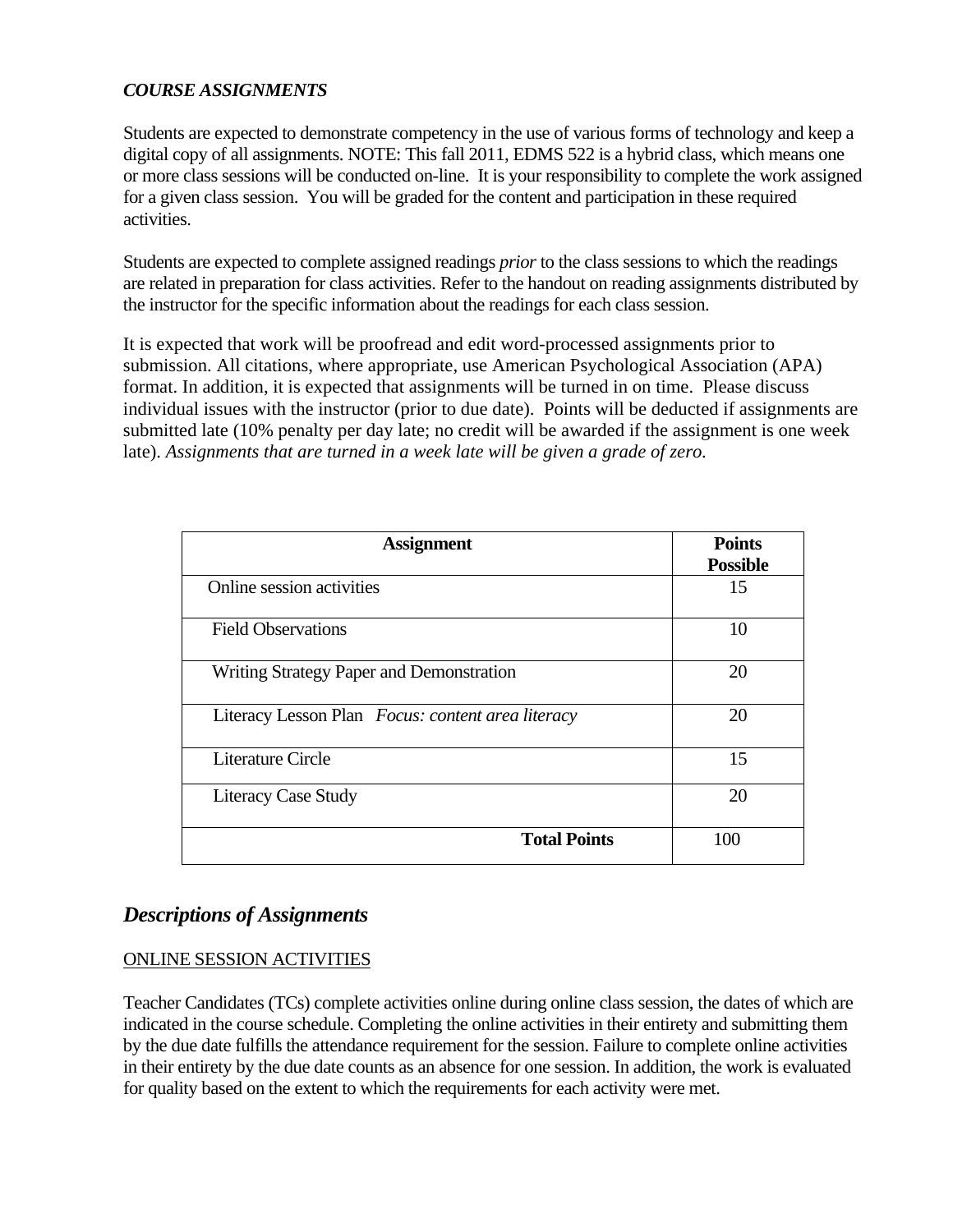#### FIELD OBSERVATIONS

Teacher Candidates (TCs) conduct 2 observations of reading instruction, in two different RICA domains. TCs observe a teacher while she/he is teaching a reading/language arts lesson and identify the RICA competencies being taught. Topics are described in the "Ready for Revised RICA Study Guide" written by James Zarrillo. Observations go on the left hand side of the Field Observation form. Evaluative commentary & TC reflections go on the right hand side of the form. Completed forms should be approximately one full page. To complete the forms, type them using size 10 Times New Roman font, with 1.5 spacing.

| <b>RICA Competency:</b> | Date:                                           |  |
|-------------------------|-------------------------------------------------|--|
| <b>Grade Level:</b>     | <b>Additional Descriptors of Type of Class:</b> |  |
|                         |                                                 |  |
| <b>Observations</b>     | <b>Comments-Reflective Notes</b>                |  |
|                         |                                                 |  |
|                         |                                                 |  |
|                         |                                                 |  |
|                         |                                                 |  |
|                         |                                                 |  |
|                         |                                                 |  |
|                         |                                                 |  |
|                         |                                                 |  |
|                         |                                                 |  |

| <b>RICA DOMAINS</b>                                                                  |  |  |  |
|--------------------------------------------------------------------------------------|--|--|--|
| Embedded in each area: Assessment, Universal Access/Differentiated Instruction, Oral |  |  |  |
| Language and Writing                                                                 |  |  |  |
| Domain 1: "Planning Reading Instruction based on Assessment"                         |  |  |  |
| Domain 2: "Word Analysis"                                                            |  |  |  |
| Domain 3: "Fluency"                                                                  |  |  |  |
| Domain 4: "Vocabulary, Academic Language, and Background Knowledge"                  |  |  |  |
| Domain 5: "Comprehension"                                                            |  |  |  |

### WRITING STRATEGY PAPER AND DEMONSTRATION

Teacher Candidates (TCs) explore the role of writing instruction in students' writing development. Effective writing instruction is essential to fostering literacy throughout all developmental stages. In this assignment, TCs learn to plan and demonstrate (model) a wide variety of writing strategies for various aspects of the writing process.

In this assignment, student pairs are assigned a specific writing strategy which they research in order to write a one page paper and give a 6 minute demonstration. The pair uses the *Writing Strategy Paper Guide* to organize their one page paper. They use the *Writing Strategy Demonstration Guide* in order to model the assigned writing strategy. *Each* student submits to the cougar courses website the completed paper which is due on the same day as the demonstration.

### **Writing Strategy Paper Guide**

| The names of Teacher Candidates |  |
|---------------------------------|--|
|---------------------------------|--|

The name of assigned writing strategy activity

Explain the purpose of the writing strategy activity to help the student improve in writing

A step by step description of how to model the writing strategy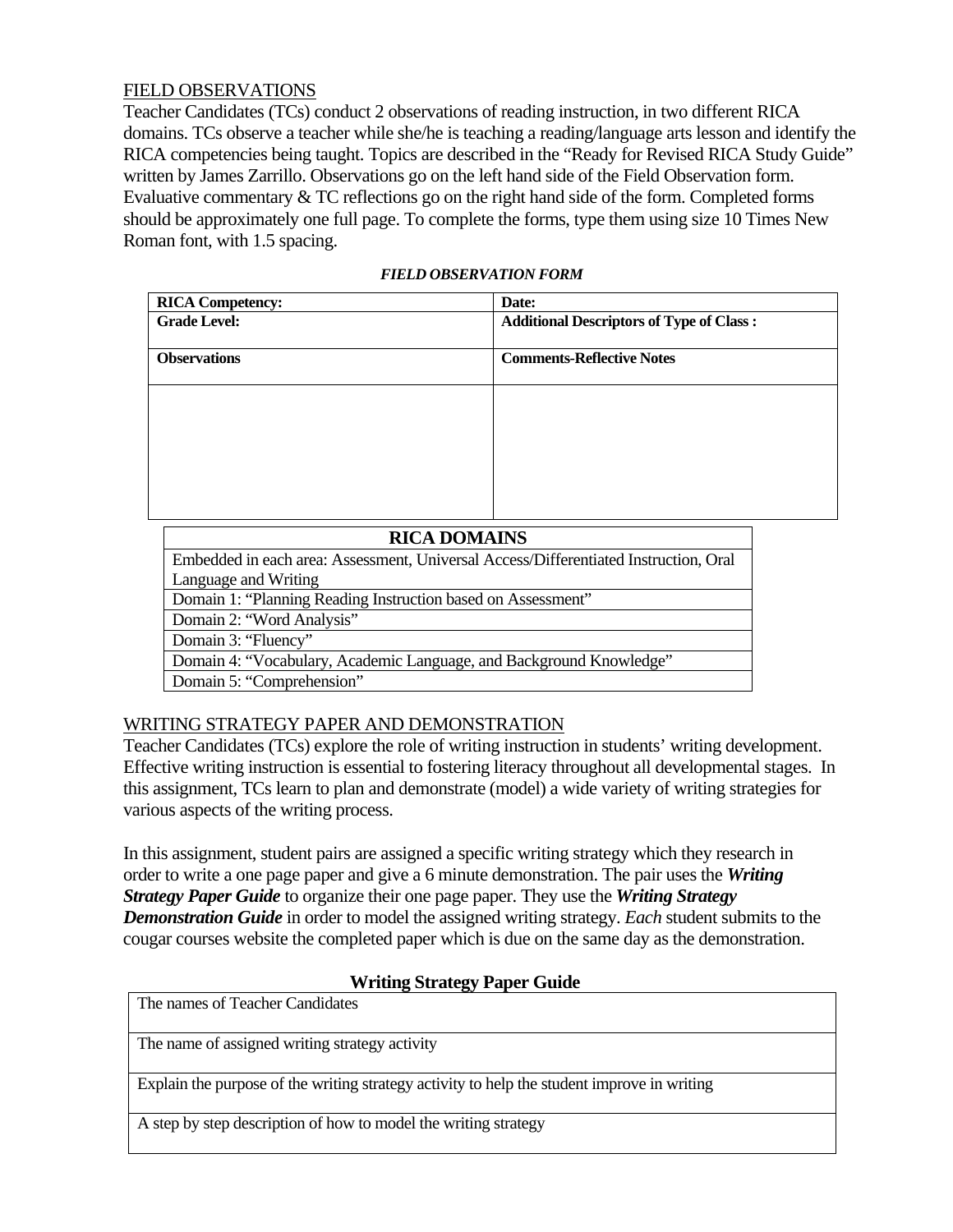#### **Writing Strategy Demonstration Guide**

State the names of demonstrators

State the name of assigned writing strategy activity

Briefly introduce the strategy by briefly explaining how it helps improve writing

Start modeling the use of the strategy by showing what to do and "thinking aloud" as you demonstrate.

Continue modeling the strategy, step by step, until you have completely demonstrated the entire strategy

#### LITERACY LESSON PLAN: focus on content area literacy

Content area literacy refers to the expository (informational) reading and writing done in the content areas such as math, social studies or science. Instruction in content area literacy helps learners develop proficiency in the diverse reading and writing tasks associated with each content area task. Most content area literacy is taught in the form of lessons or mini-lessons within a unit of study in the content area. While most lessons in a content area unit will focus on teaching the content, effective teachers also include lessons that focus on teaching the reading and writing tasks related to the content tasks.

 of appropriate informational literature. This Literacy Lesson Plan should focus on teaching a strategy that supports the development of reading & writing proficiency in the content areas within a particular unit of study. It is recommended that students develop their content area literacy lesson plan based on a social studies or science topic. The plan should be designed for students who are already reading in grades 3 – 8 and should involve the use

In the Literacy Lesson Plan assignment, Teacher Candidate pairs select a specific content area literacy strategy which they research in order to write a one page "advertisement", develop a lesson plan, and give a 6 minute demonstration. The pair uses the *Content Area Literacy Strategy Advertisement Guide* to organize their one page "advertisement". They use the *Content Area Literacy Lesson Plan Template* in order to demonstrate the instruction of their chosen content area literacy strategy.

The TC pair submits one hard copy of their "ad" on the due date. *Each Teacher Candidate* submits to the cougar courses website the completed lesson plan which is

due on the same day as the demonstration.

### *Content Area Literacy Strategy Advertisement Guide*

On one page of chart paper, create an advertisement that "sells" the content area literacy strategy to the children in your classroom

Highlight the key features of the content area literacy strategy

Highlight the benefits for the user of the strategy

Use color, icons, images, and other techniques to make your "ad" visually appealing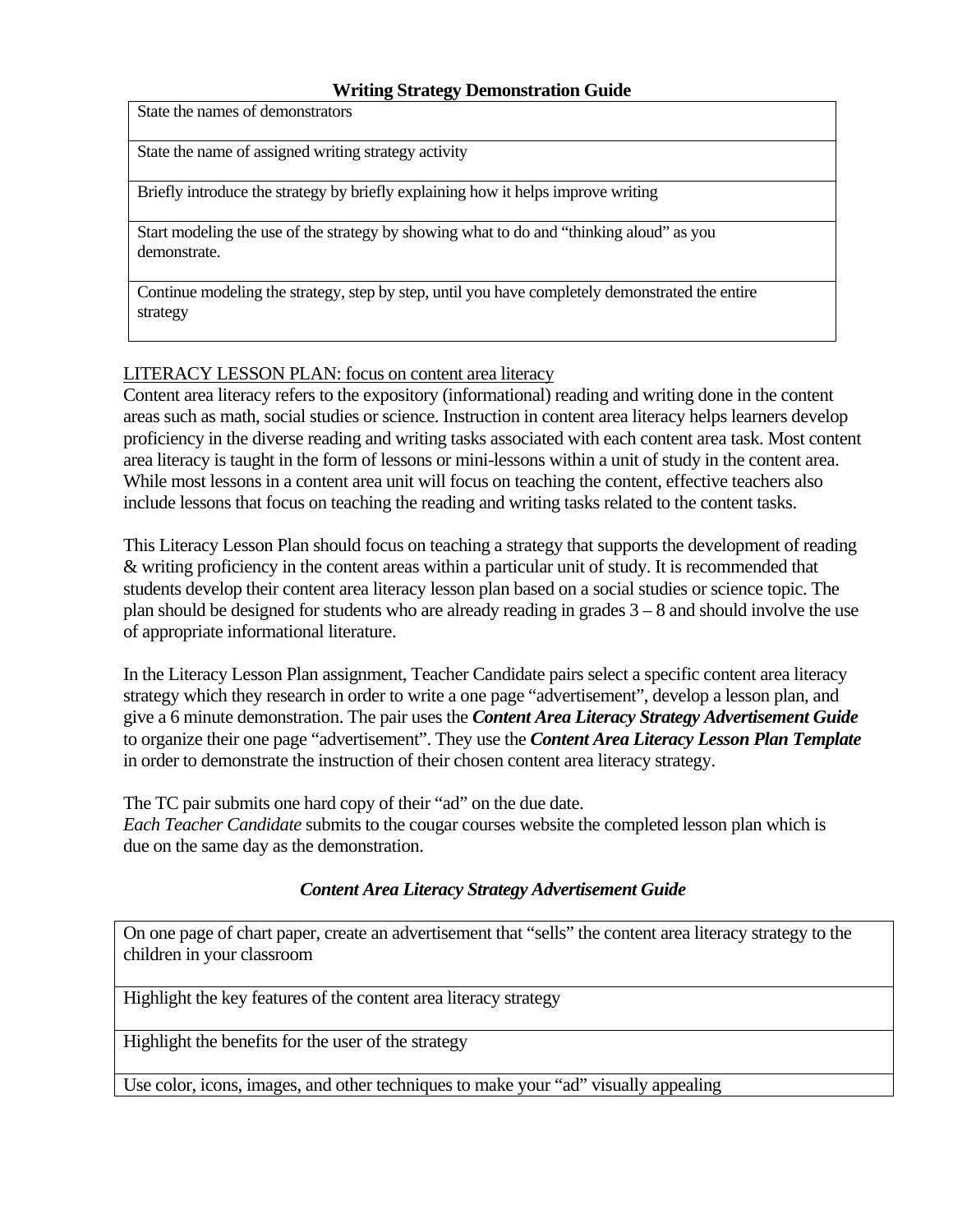|                                                                  | <b>CONTENT AREA LITERACY LESSON PLAN TEMPLATE</b>                                                                                                                                                                                                                                                                             |  |
|------------------------------------------------------------------|-------------------------------------------------------------------------------------------------------------------------------------------------------------------------------------------------------------------------------------------------------------------------------------------------------------------------------|--|
| Names of lesson designers                                        |                                                                                                                                                                                                                                                                                                                               |  |
| Content area &<br>topic/unit of study                            |                                                                                                                                                                                                                                                                                                                               |  |
| <b>Lesson Objective</b>                                          | The students use the <u>strategy</u> in order to improve set of the students use the strategy in order to improve set of the strategy in order to improve set of the strategy in order to improve set of the strategy in order to i<br>name of literacy skill<br>name of strategy<br>while<br>name of reading or writing task |  |
| <b>Assess</b>                                                    | The manner in which I assess students' growing mastery of the strategy (Show the<br>assessment tool.)                                                                                                                                                                                                                         |  |
| <b>Teach to the Objective</b><br><b>Modeled</b><br><b>Shared</b> | I explain the key concept(s)<br>Step by step, I demonstrate $&$ "think aloud"<br>I invite the students to do it with me step by step $\&$ "think/pair/share"                                                                                                                                                                  |  |
| <b>Guided Practice</b>                                           | Step by step, the student activity to practice                                                                                                                                                                                                                                                                                |  |

### LITERATURE CIRCLE

Teacher Candidates (TCs) participate in and document their participation in a literature circle discussion. TCs choose a narrative from the options that the instructor makes available. TCs form groups based on book selections to create literature circles. Each participant takes a different literature circle role.

2) Passage Master Examples of Literature Circle Roles 1) Discussion Director 2) Passage Master 3) Word Wizard 4) Connector 5) Summarizer 6) Investigator

As each participant reads the book, he/she individually completes his/her role, using the role worksheets as a guide. Then, the literature circle is held during class on the designated day.

In addition to completing a write up for the literature circle role, each TC also writes an explanation of how literature circles could be used to teach literary response and analysis, including possible benefits and challenges of literature circles both for the participants and for the teacher. Each TC submits their literature circle role write up and their reflection on the day of the literature circle discussion.

### LITERACY CASE STUDY

The Literacy Case Study is described in detail in the Literacy Case Study Handbook available on the 522 cougar course. Teacher Candidates (TCs) conduct literacy assessment with one child who is a reader, analyze and interpret the resulting data and describe the child's strengths and needs in reading. TCs develop recommendations in the form of specific instructional strategies that support the child's progress in reading. The Literacy Case Study consists of all the sections listed on the checklist (below).

Please note that the case study child **must** already be reading. It is recommended that s/he be in the upper elementary grades  $(3-6)$  and be reading below his/her current grade level. The completed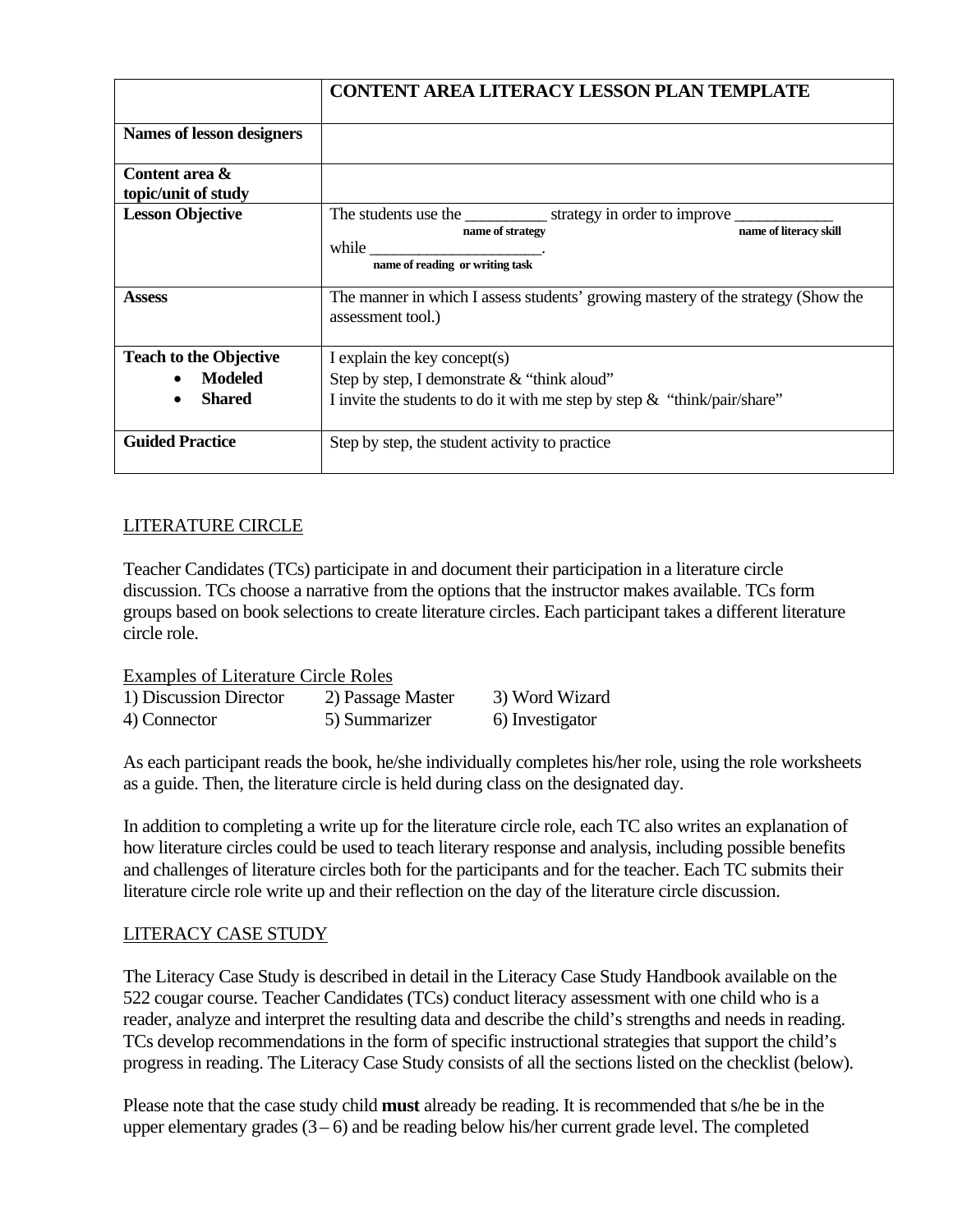assessment forms are placed in a hard copy appendix that is handed in to the professor. A parent permission (consent) form must be included in the appendix.

# **Literacy Case Study checklist (see handbook for descriptions)**

- [ ] Student Profile
- [ ] Anecdotal Notes / Teacher's notes
- [ ] Reading Attitude Survey: summary of findings
- [ ] Writing Sample Analysis: summary of findings
- [ ] IRI Word Recognition: table of findings
- [ ] IRI Comprehension: table of findings
- [ ] Data Analysis Grid
- [ ] Description of Student's Literacy strengths
- [ ] Description of Student's Literacy needs
- [ ] Recommendations (use graphic organizer in handbook)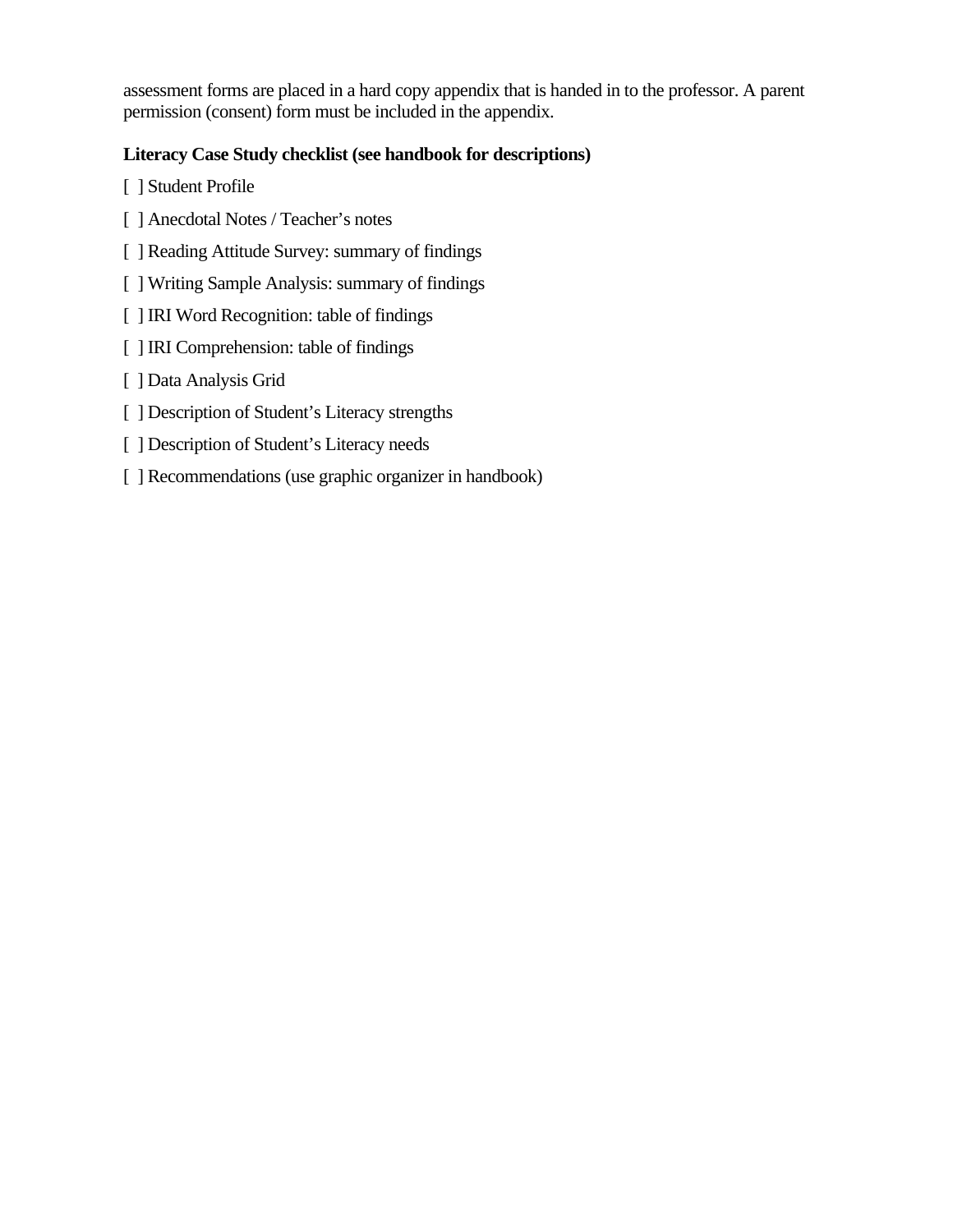### **Course Schedule for Garza EDMS 522 Fall 2011 The instructor reserves the right to modify the schedule**

Note: This is a hybrid course so some sessions will be conducted on-line as indicated in the schedule.

| <b>Session 1</b>                                                     | Orientation to course topics $\&$ assignments | <b>Check-in</b> on cougar course        |  |
|----------------------------------------------------------------------|-----------------------------------------------|-----------------------------------------|--|
|                                                                      | Lit case study overview $&$ lit assessment    | webpage for the course                  |  |
| 30 August                                                            | Intro to Student Profile                      |                                         |  |
| <b>Session 2</b>                                                     | Assessment                                    | <b>DUE:</b> Lit Circle Selection        |  |
|                                                                      | L2 acquisition, language $&$ lit development  |                                         |  |
| 6 September                                                          | Intro to Field Observations                   | <b>Bring</b> name of case study student |  |
|                                                                      | Intro to Reading Attitude Survey              |                                         |  |
| Lit $21st$ Century                                                   |                                               |                                         |  |
| chapter 3 assessing literacy; pages 376-377 interventions            |                                               |                                         |  |
| <b>Ready for Revised RICA</b>                                        |                                               |                                         |  |
| Chapter 2 reading assessment                                         |                                               |                                         |  |
| 522 Cougar Course                                                    |                                               |                                         |  |
| Literacy Case Study Handbook; PP on assessment; PP on L2 acquisition |                                               |                                         |  |
| www.colorincolorado.org                                              |                                               |                                         |  |

| <b>Session 3</b>                                                                       | Writing process $&$ traits | <b>DUE:</b> Decalogue for assigned trait    |  |
|----------------------------------------------------------------------------------------|----------------------------|---------------------------------------------|--|
|                                                                                        | Poetry                     |                                             |  |
| 13 September                                                                           | Intro to Writing Sample    | <b>Bring</b> draft of student profile draft |  |
| Lit $21st$ Century                                                                     |                            |                                             |  |
| pages $52 - 66 \& 125 - 127$ writing process & traits; pages 349-353 writer's workshop |                            |                                             |  |
| pages $307 - 311$ poetry                                                               |                            |                                             |  |
| $6 + 1$ Traits of Writing                                                              |                            |                                             |  |
| Introduction & Chapter 1 & Appendix D                                                  |                            |                                             |  |
| 522 Cougars Course                                                                     |                            |                                             |  |
| www.poetry4kids.com                                                                    |                            |                                             |  |

| <b>Session 4</b>                                                             | Structure of English-sentence level | <b>DUE:</b> cougar course activities for |  |
|------------------------------------------------------------------------------|-------------------------------------|------------------------------------------|--|
| 20 September                                                                 |                                     | online class session                     |  |
| <b>On-line session</b>                                                       | Field observation online            |                                          |  |
| Ready for Revised RICA                                                       |                                     |                                          |  |
| pages 67 & 71 fluency and syntax; page 85 & 92 sentence structure and syntax |                                     |                                          |  |
| 6+1 Traits of Writing                                                        |                                     |                                          |  |
| pages $176 - 195$ sentence fluency; pages $243 - 245$ editing for grammar    |                                     |                                          |  |
| 522 Cougar Course                                                            |                                     |                                          |  |
| Activity: cloze; PP on cohesive devices (Gibbons)                            |                                     |                                          |  |
| www.learner.org                                                              |                                     |                                          |  |

| <b>Session 5</b>                | Research-based instructional strategies for | <b>DUE:</b> Writing strategy paper $\&$ |  |
|---------------------------------|---------------------------------------------|-----------------------------------------|--|
|                                 | writing                                     | demonstration                           |  |
| 27 September                    | Intro to Reading Inventory                  |                                         |  |
| Lit $21st$ Century              |                                             |                                         |  |
| pages 349-353 writer's workshop |                                             |                                         |  |
| 522 Cougars Course              |                                             |                                         |  |
| writingfix.com                  |                                             |                                         |  |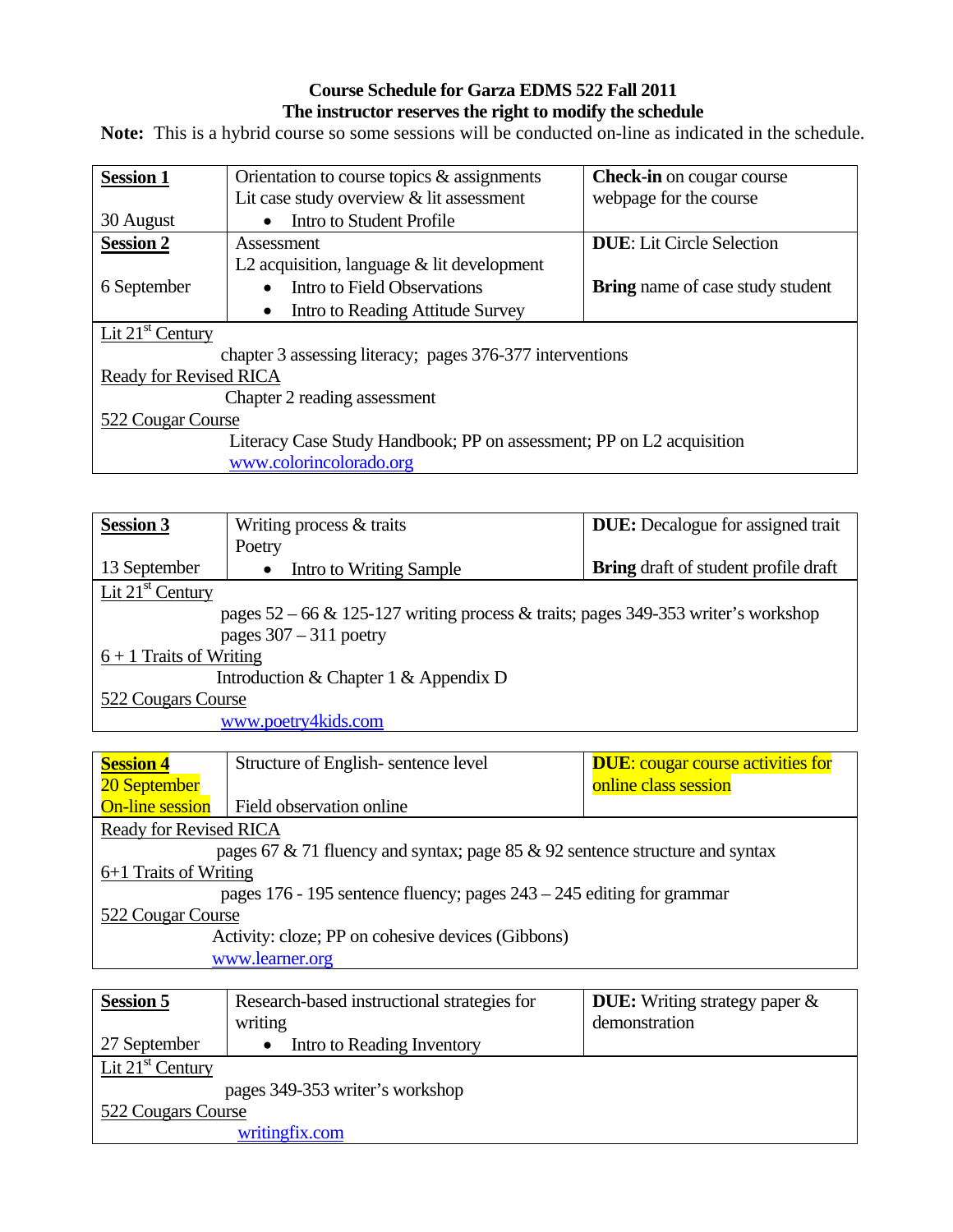| <b>Session 6</b>                                                 | Intro to content area literacy $-$ study skills<br>Reading comprehension of expository text | <b>Bring</b> draft of RAS & Writing<br>Sample |  |
|------------------------------------------------------------------|---------------------------------------------------------------------------------------------|-----------------------------------------------|--|
| 4 October                                                        | Intro to Literacy Lesson Plan                                                               |                                               |  |
| Lit $21st$ Century                                               |                                                                                             |                                               |  |
|                                                                  | chapter 12 content area literacy                                                            |                                               |  |
|                                                                  | pages 259 & 262, 304 – 307 expository reading comprehension                                 |                                               |  |
| pages 275, 431-432 cloze procedures for assessing comprehension  |                                                                                             |                                               |  |
| pages $393 - 403 \& 409 - 412$ expository writing & study skills |                                                                                             |                                               |  |
| Ready for Revised RICA                                           |                                                                                             |                                               |  |
| chapter 12 $\&$ chapter 15 expository comprehension              |                                                                                             |                                               |  |
| 522 Cougar Course                                                |                                                                                             |                                               |  |
| PP on Dolores' essay (Goodman)                                   |                                                                                             |                                               |  |

| <b>Session 7</b>       | RICA competencies 10 - 15                                                              | <b>DUE:</b> cougar course activities for |  |
|------------------------|----------------------------------------------------------------------------------------|------------------------------------------|--|
|                        | Digital literacies for $21st$ century                                                  | online class session                     |  |
| 11 October             |                                                                                        |                                          |  |
| <b>On-line session</b> |                                                                                        |                                          |  |
| Lit $21st$ Century     |                                                                                        |                                          |  |
|                        | Page 7 characteristics of online texts; page 265 reading comprehension of online texts |                                          |  |
| 522 Cougar Course      |                                                                                        |                                          |  |
| www.rica.nesinc.com    |                                                                                        |                                          |  |
|                        | pbskids.org/go; www.pammunozryan.com; www.learner.org (interactives)                   |                                          |  |

| <b>Session 8</b>                                                               | Research-based instructional strategies for | <b>DUE:</b> "Ad" for Content area lit   |
|--------------------------------------------------------------------------------|---------------------------------------------|-----------------------------------------|
|                                                                                | expository reading & writing                | strategy                                |
| 18 October                                                                     | Intro to data analysis                      | <b>Bring IRI</b> data & Anecdotal notes |
| Lit $21st$ Century                                                             |                                             |                                         |
| page 271 reciprocal teaching; page 273 comprehension strategies; page 412 SQ3R |                                             |                                         |
| pages $428 - 480$ compendium of instructional procedures                       |                                             |                                         |
| Ready for Revised RICA                                                         |                                             |                                         |

Chapter 15 expository comprehension

| Academic Language                                      | <b>Bring</b> all data              |  |
|--------------------------------------------------------|------------------------------------|--|
| Vocabulary development in content areas                | <b>DUE:</b> Literacy lesson plan & |  |
| Data analysis continued                                | demonstration                      |  |
| Lit $21st$ Century                                     |                                    |  |
| chapter 7 vocabulary & page 249 vocabulary self-assess |                                    |  |
| <b>Ready for Revised RICA</b>                          |                                    |  |
| Chapter 10 $&$ chapter 11                              |                                    |  |
|                                                        |                                    |  |

| <b>Session 10</b><br>1 November<br><b>On-line session</b> | Introduction to literature circles | <b>DUE: Field Observations</b><br><b>DUE:</b> cougar course activities for<br>online class session |
|-----------------------------------------------------------|------------------------------------|----------------------------------------------------------------------------------------------------|
| Lit $21st$ Century                                        |                                    |                                                                                                    |
| pages $336 - 343$ lit circles                             |                                    |                                                                                                    |
| 522 Cougar Course                                         |                                    |                                                                                                    |
| vimeo.com/1195054; www.youtube.com/watch?v=wlJJhP3frUQ;   |                                    |                                                                                                    |
| www.lauracandler.com                                      |                                    |                                                                                                    |